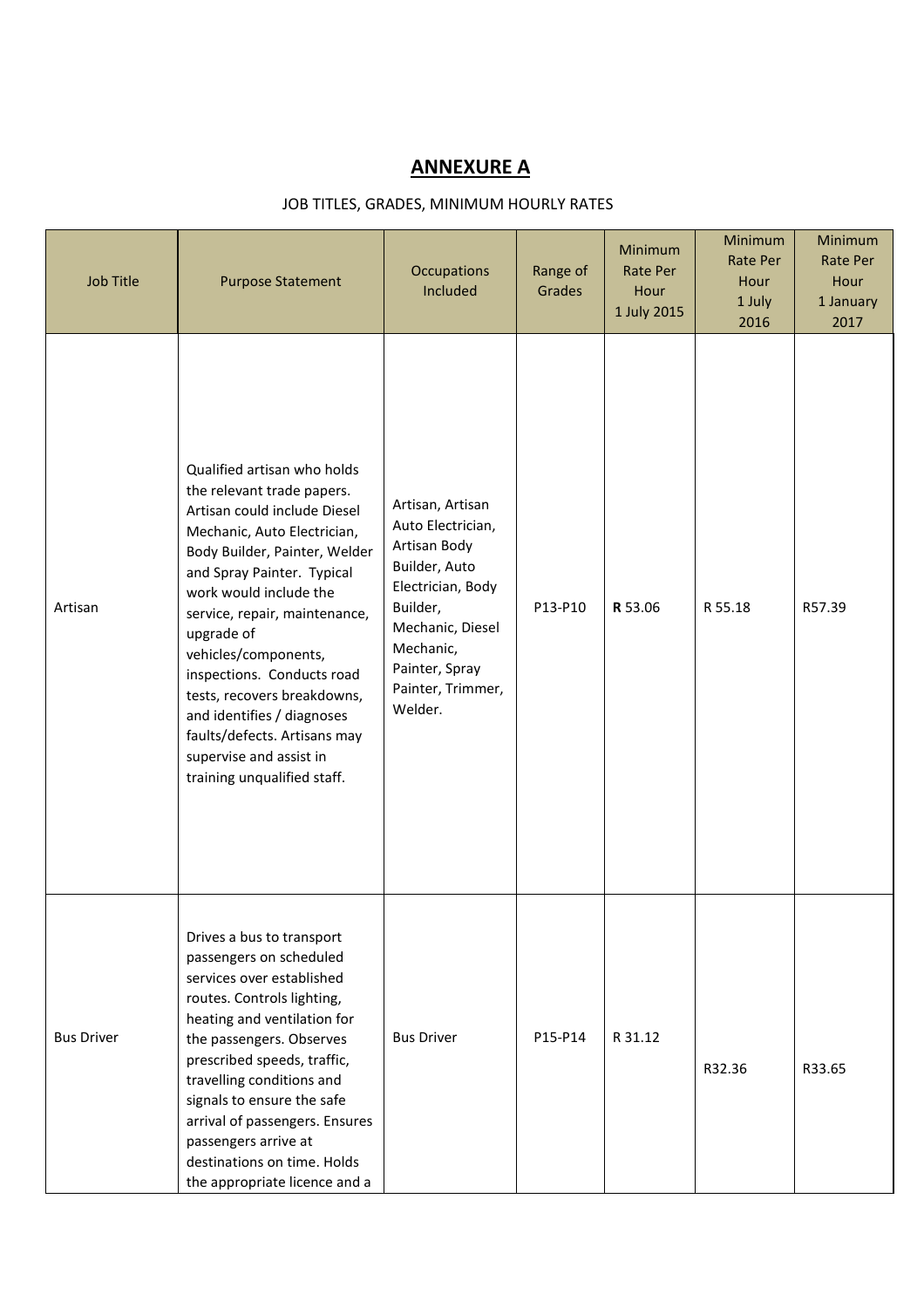|                      | PrDP. This category is<br>restricted to commercial<br>contracts which are not<br>subsidized by government.                                                          |                                                                                                                                                      |         |         |        |        |
|----------------------|---------------------------------------------------------------------------------------------------------------------------------------------------------------------|------------------------------------------------------------------------------------------------------------------------------------------------------|---------|---------|--------|--------|
| Cabin Attendant      | Provides assistance to<br>passengers on a Luxury<br>Coach. Tasks include serving<br>of refreshments and ensuring<br>passengers experience a<br>comfortable journey. | Cabin Attendant                                                                                                                                      | P14     | R 46.83 | R48.70 | R50.65 |
| Canteen<br>Attendant | Maintains the cleanliness of<br>the canteen and assists in the<br>preparation and serving of<br>food and beverages. Keeps<br>the canteen clean and tidy.            | Canteen Assistant<br>Meals, Canteen<br>Assistant Tea,<br>Canteen<br>Attendant                                                                        | P18-P17 | R 26.43 | R27.49 | R28.59 |
| Cashier              | Receives cash from drivers<br>and/or ticket sellers and<br>banks all cash received.                                                                                 | Cashier, Cashier -<br>Ex DC.                                                                                                                         | P14-P12 | R 35.88 | R37.32 | R38.81 |
| Cleaner              | Cleans and maintains office /<br>yard / workshop / buses /<br>vehicle parts / bellows,<br>utilising the appropriate<br>cleaning agents and cleaning<br>tools.       | Bellow Cleaner,<br>Bus Cleaner, Bus<br>Washer, Office<br>Cleaner, Steam<br>Cleaner, Steam<br>Jenny Cleaner,<br>Workshop<br>Cleaner, Yard<br>Cleaner. | P19-P18 | R 26.43 | R27.49 | R28.59 |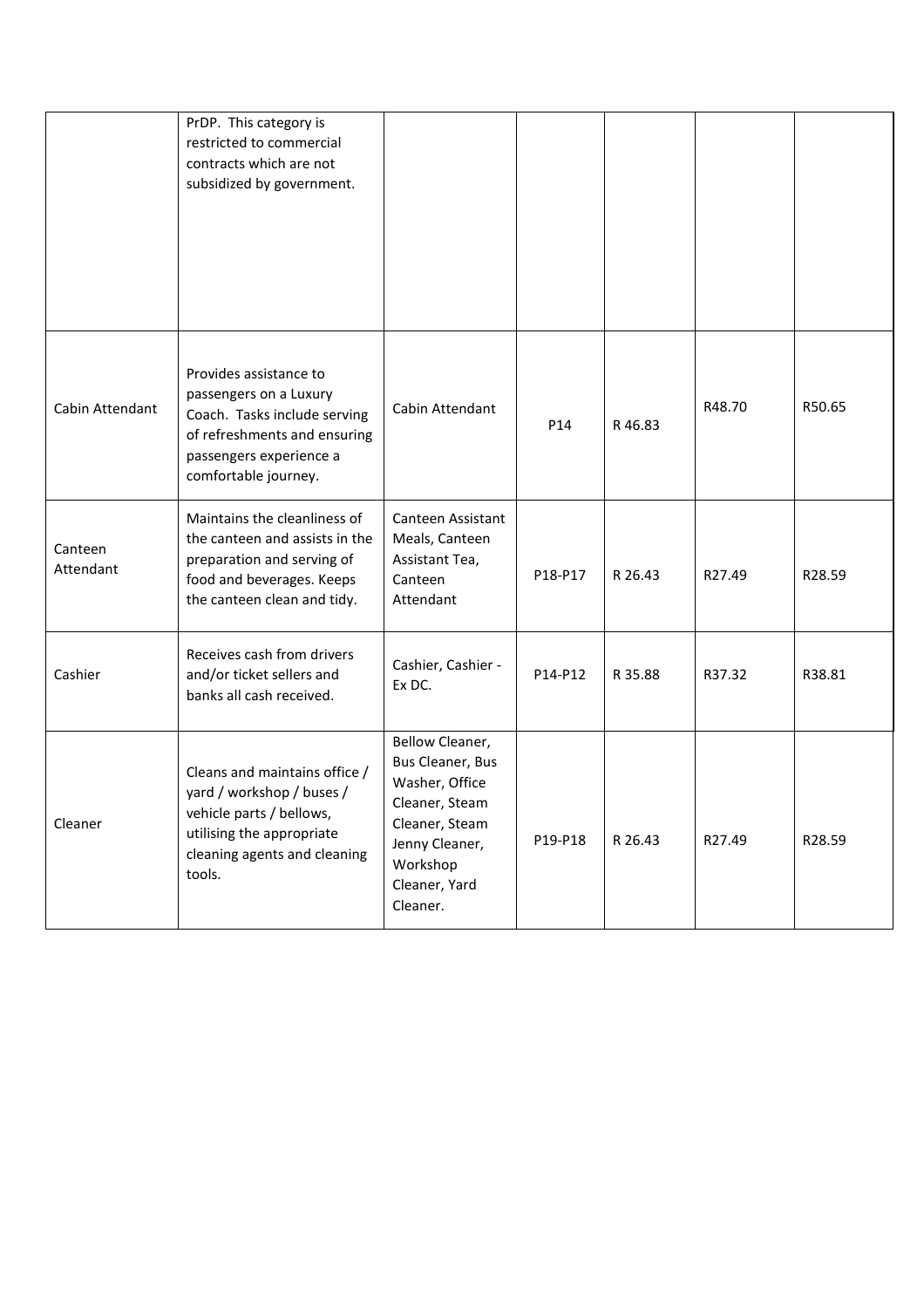| Clerk                 | Performs administrative /<br>clerical / stores / technical<br>duties. Tasks may include<br>filing, recording of data,<br>copying, typing, handling<br>petty cash, ordering of<br>stationery/groceries,<br>reporting, receiving and<br>issuing of stock/parts or<br>stock-taking. Additional<br>duties may include attending<br>to client queries/complaints,<br>supervising and/or<br>coordinating the workload of<br>subordinates and/or<br>operating on a senior<br>administrative level. | Clerk, Assistant<br>Contract Clerk,<br>Receiving and<br>Recon Clerk, Tyre<br>Clerk, Taco Clerk,<br>Operations Clerk,<br>Planning Clerk,<br>Terminal Clerk,<br>Private Hire Clerk,<br>Reservations<br>Clerk, Scheduling<br>Clerk, Technical<br>Clerk, Waybill<br>Clerk, Contract<br>Clerk, Revenue<br>Office Assistant,<br>Special Hire Clerk,<br>Stores Clerk,<br>Engineering Clerk,<br>Senior Clerk,<br>Senior Store<br>Clerk, Systems<br>Clerk. Data<br>Capturer. | P15 - P11 | R 32.78 | R34.09 | R35.45 |
|-----------------------|---------------------------------------------------------------------------------------------------------------------------------------------------------------------------------------------------------------------------------------------------------------------------------------------------------------------------------------------------------------------------------------------------------------------------------------------------------------------------------------------|---------------------------------------------------------------------------------------------------------------------------------------------------------------------------------------------------------------------------------------------------------------------------------------------------------------------------------------------------------------------------------------------------------------------------------------------------------------------|-----------|---------|--------|--------|
| Cook                  | Prepares and serves meals to<br>staff members. Compiles a<br>weekly menu and assists in<br>canteen administration.<br>Supervises Canteen<br>Attendants.                                                                                                                                                                                                                                                                                                                                     | Chef                                                                                                                                                                                                                                                                                                                                                                                                                                                                | P15       | R 37.44 | R38.94 | R40.50 |
| Despatcher            | Books and despatches drivers<br>on allocated routes to ensure<br>buses depart on schedule and   Depot<br>executes administrative-<br>related functions. Duties may<br>include signing on/off shifts<br>for Bus Drivers, reporting of<br>any incidents and analysing<br>the AM and PM operation.                                                                                                                                                                                             | Despatcher,<br>Despatcher, Sub<br>Depot<br>Despatcher.                                                                                                                                                                                                                                                                                                                                                                                                              | P13 - P12 | R 40.57 | R42.19 | R43.88 |
| Driver /<br>Conductor | Drives a bus or luxury coach<br>to transport passengers on<br>the scheduled services over<br>established routes. May issue<br>tickets and collect fares.<br>Controls lighting, heating and<br>ventilation for the<br>passengers. Observes<br>prescribed speeds, traffic,<br>travelling conditions and<br>signals to ensure safe arrival                                                                                                                                                     | Driver /<br>Conductor, Duty<br>Bus Driver, Luxury<br>Coach Driver,<br>Coach Driver,<br>OMO.                                                                                                                                                                                                                                                                                                                                                                         | P14-P12   | R 40.57 | R42.19 | R43.88 |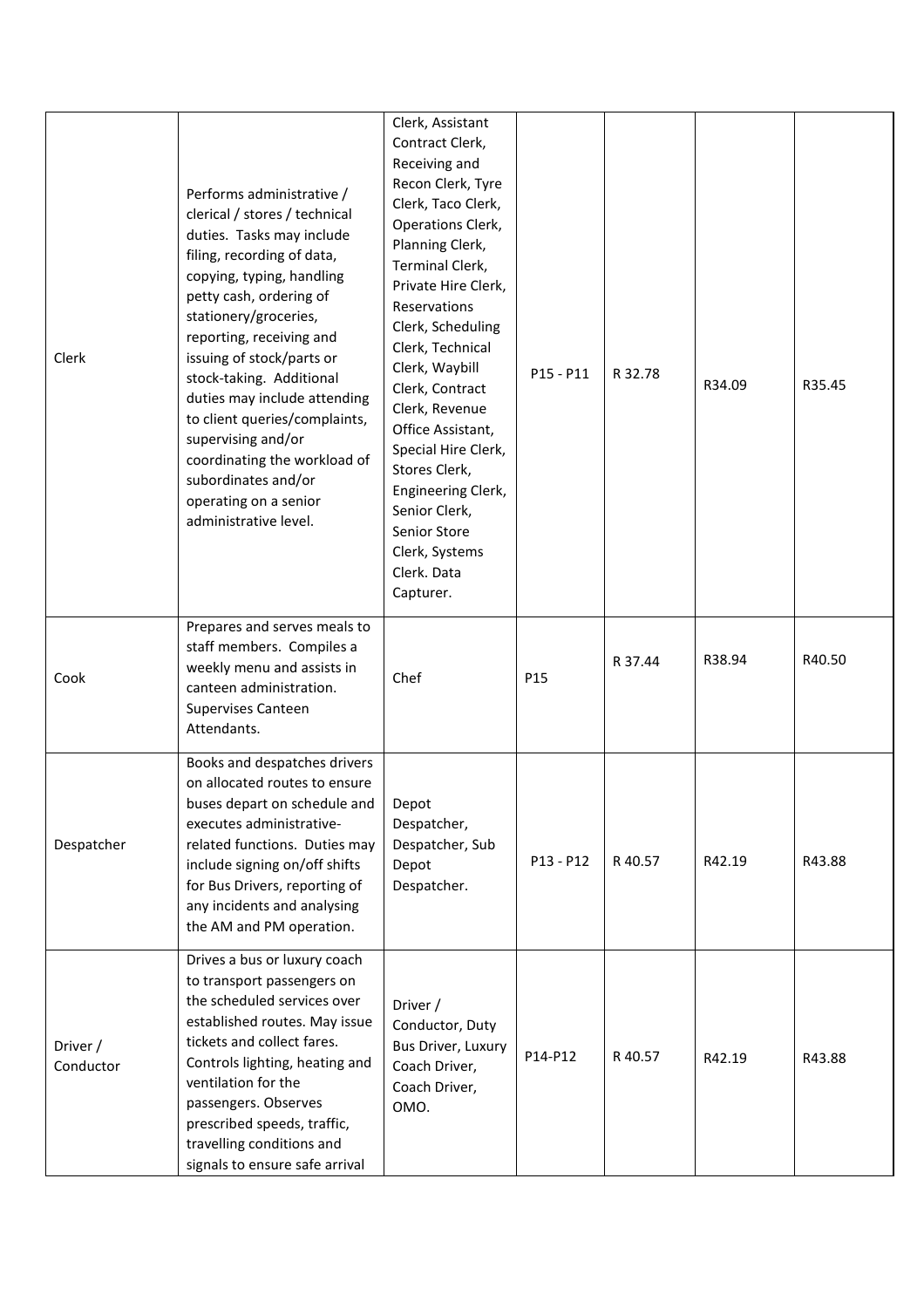|                       | of passengers. Ensures that<br>passengers arrive at<br>destinations on time. Holds<br>the appropriate licence and a<br>PrDP. Includes all BRT<br>operations.                     |                                                                                                                    |                 |         |        |        |
|-----------------------|----------------------------------------------------------------------------------------------------------------------------------------------------------------------------------|--------------------------------------------------------------------------------------------------------------------|-----------------|---------|--------|--------|
| Driver Instructor     | Provides training to drivers<br>and conducts evaluations on<br>drivers.                                                                                                          | Driver Instructor,<br><b>Driver Training</b><br>Instructor.                                                        | P12 - P11       | R46.83  | R48.70 | R50.65 |
| <b>ETM Technician</b> | Services, repairs and<br>maintains Electronic Ticket<br>Machines.                                                                                                                | ETM Repairer,<br>ETM Technician,<br>Wayfarer<br>Mechanic,<br>Setright<br>Mechanic, Senior<br>Setright<br>Mechanic. | $P14 - P10$     | R 34.35 | R35.72 | R37.15 |
| Forklift Driver       | Operates a forklift to move<br>equipment within the<br>premises.                                                                                                                 | Forklift Driver                                                                                                    | P <sub>18</sub> | R 34.35 | R35.72 | R37.15 |
| <b>Fuel Attendant</b> | Refuels buses /company<br>vehicles.                                                                                                                                              | Fuel Attendant,<br>Diesel/Fuel<br>Attendant.                                                                       | P17-P16         | R 26.43 | R27.49 | R28.59 |
| Gardener              | Maintains gardens, lawns,<br>shrubs and trees. Loads and<br>unloads goods and materials.<br>May provide assistance in the<br>washing of company cars and<br>cleaning of windows. | Gardener, Garden<br>Labourer, General<br>Worker.                                                                   | P18             | R 26.43 | R27.49 | R28.59 |
| Handyman              | Performs general building<br>maintenance and repair work<br>for plumbing, electrical,<br>building and paving activities.                                                         | Handyman,<br>Handyman<br><b>Building</b><br>Maintenance,<br>Handyman<br>Electrical                                 | P16-P11         | R 35.88 | R37.32 | R38.81 |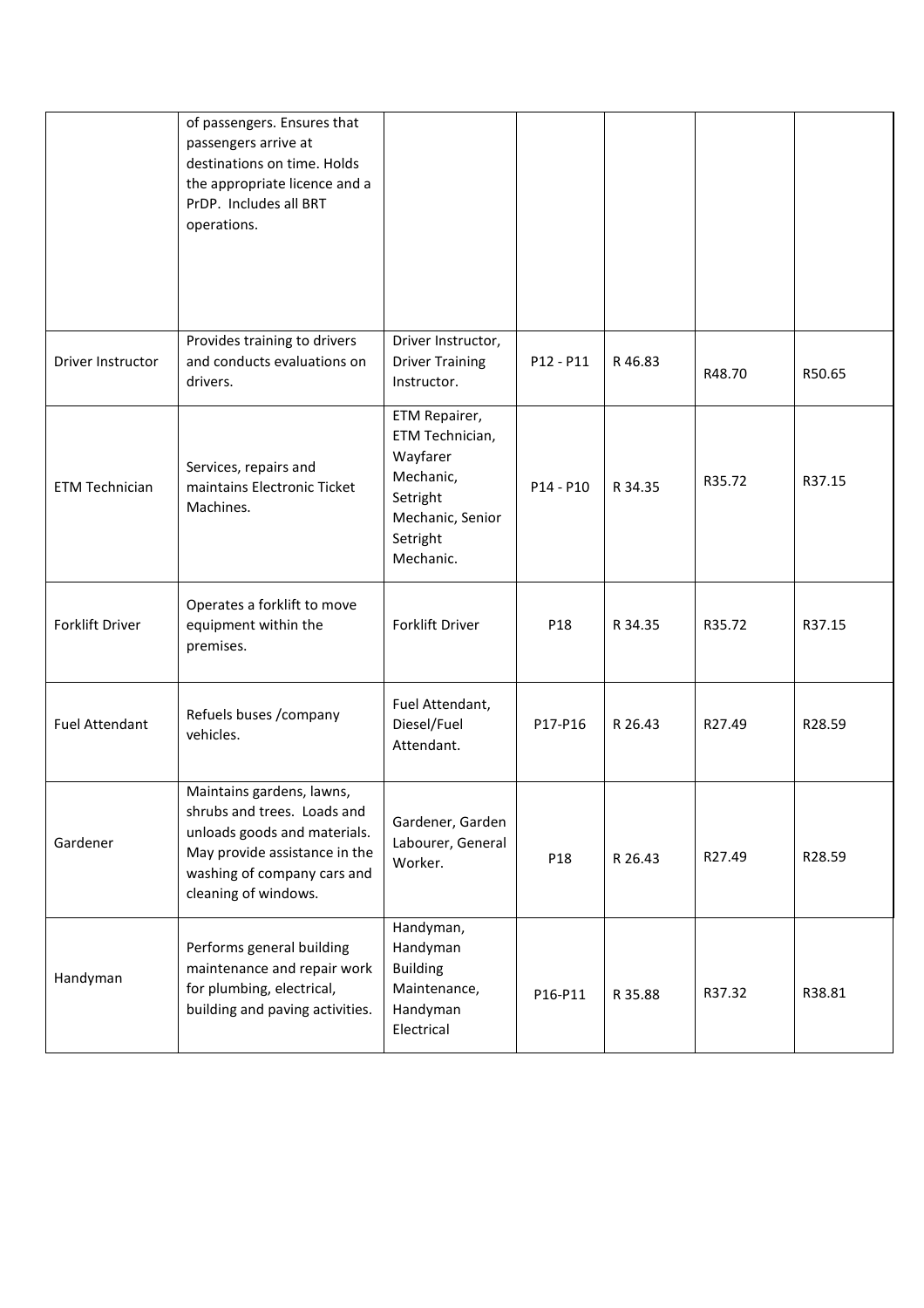| <b>Help Desk</b><br>Administrator | Handles passenger<br>complaints, issues refund-<br>vouchers to passengers,<br>issues trip vouchers, assists<br>passengers with dead tags,<br>records customer complaints,<br>visits head office and<br>provides feedback.                                                                              | <b>Help Desk</b><br>Administrator                                                                                                                                                                                                                                                      | P14             | R45.41  | R47.23 | R49.12 |
|-----------------------------------|--------------------------------------------------------------------------------------------------------------------------------------------------------------------------------------------------------------------------------------------------------------------------------------------------------|----------------------------------------------------------------------------------------------------------------------------------------------------------------------------------------------------------------------------------------------------------------------------------------|-----------------|---------|--------|--------|
| Hospitality<br>Representative     | Meets and greets clients at<br>airports and ensures that the<br>correct vehicles are boarded.                                                                                                                                                                                                          | Hospitality<br>Representative                                                                                                                                                                                                                                                          | P <sub>13</sub> | R 32.65 | R33.96 | R35.32 |
| Inspector                         | Executes and carries out<br>inspection duties to<br>investigate irregularities and<br>ensure compliance to<br>company policy - performs<br>physical vehicle checks,<br>evaluates driver compliance,<br>monitors scheduled trips and<br>audits the issuing of tickets<br>and the collection of revenue. | Inspector                                                                                                                                                                                                                                                                              | P13 - P11       | R40.70  | R42.33 | R44.02 |
| Maintenance<br>Assistant          | Assists a qualified Artisan and<br>has sufficient relevant<br>experience to perform the<br>work required.                                                                                                                                                                                              | Semi-skilled Body<br>Builder, Semi-<br>skilled Electrician,<br>Semi-skilled<br>Mechanic, Semi-<br>skilled Shift<br>Mechanic; Junior<br>Body Builder,<br>Junior Electrician,<br>Junior Glazier,<br>Junior Mechanic,<br>Junior Body<br>Builder, Junior<br>Spray Painter,<br>Operative B. | P14-P13         | R 37.44 | R38.94 | R40.50 |
| Maintenance<br>Technician         | Unqualified Artisan who is<br>able to perform all technical<br>duties not performed by an<br>Artisan (auto electrician/body<br>builder/diesel mechanic), but<br>does not have the                                                                                                                      | B Artisan (Auto<br>Electrician, Body<br>Builder, Diesel<br>Mechanic),<br>Workshop<br>Operative,<br>Honorary Artisan,<br>Auto Elec<br>Operative, Body                                                                                                                                   | P13-P12         | R 40.70 | R42.33 | R44.02 |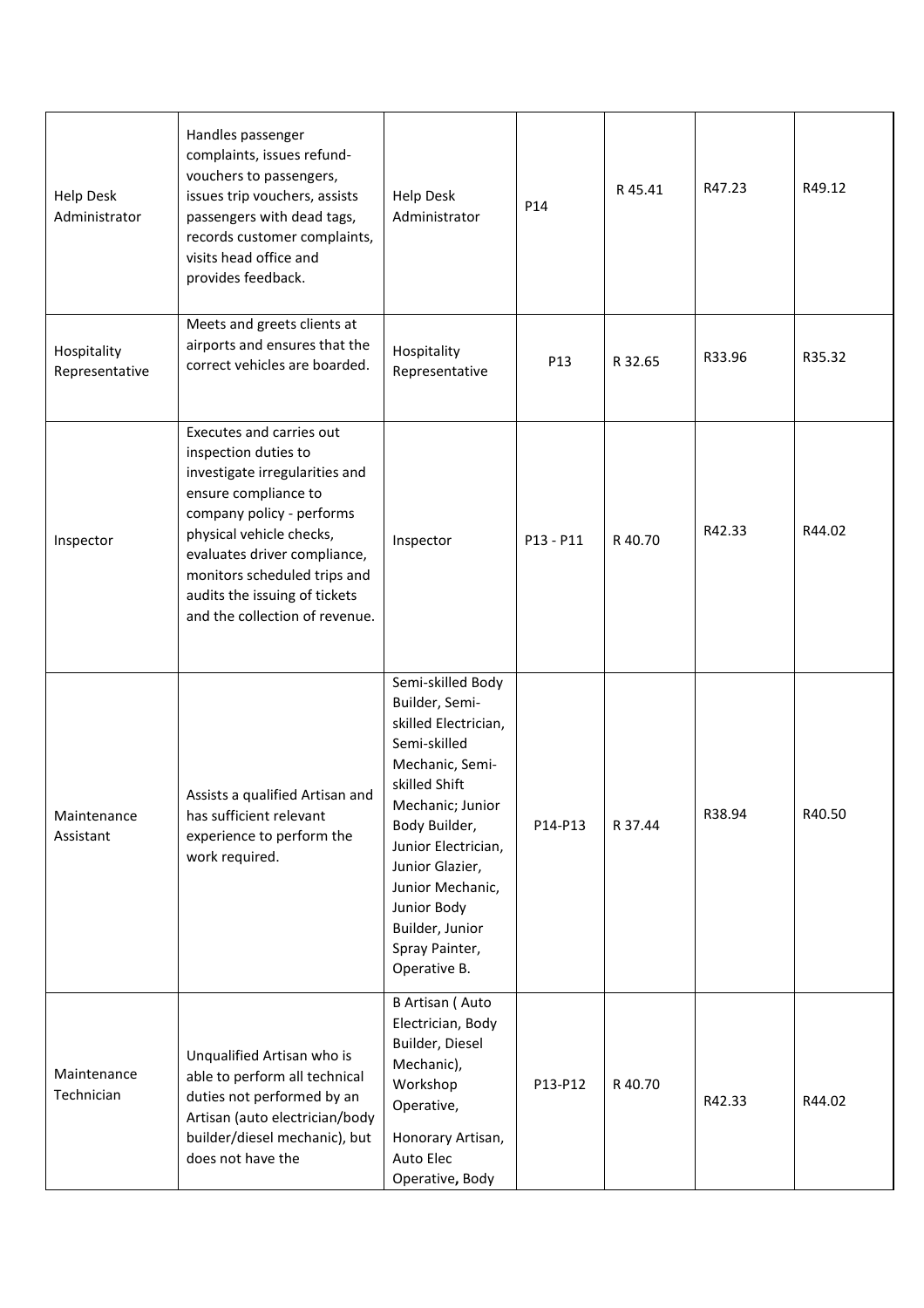|                       | qualification (i.e. trade<br>certificate).                                                                                                                                                                                                                                  | Shop Operative,<br>Operative A.                                                         |                 |         |        |        |
|-----------------------|-----------------------------------------------------------------------------------------------------------------------------------------------------------------------------------------------------------------------------------------------------------------------------|-----------------------------------------------------------------------------------------|-----------------|---------|--------|--------|
| Messenger             | Delivers and collects mail /<br>documents and runs errands<br>as required by the operation.<br>May be required to drive a<br>motorcycle or vehicle and<br>hold the applicable license.                                                                                      | Messenger                                                                               | P18-P15         | R 26.52 | R27.58 | R28.68 |
| Mobile Driver         | Drives a light motor vehicle to<br>transport personnel to and<br>from the required location.<br>Holds a code 08 (EB) license.                                                                                                                                               | Mobile Driver                                                                           | P18-P15         | R 26.52 | R27.58 | R28.68 |
| Porter                | Loads and off loads luggage<br>at major centres in an<br>intercity environment.                                                                                                                                                                                             | Porter                                                                                  | P19             | R 26.43 | R27.49 | R28.59 |
| Receptionist          | Performs front desk duties,<br>operates the switchboard to<br>attend to incoming calls,<br>receives visitors to the<br>organisation and responds to<br>general enquiries. Performs<br>clerical duties when required<br>e.g. photocopying, handling<br>mail, handling faxes. | Receptionist,<br>Receptionist /<br>Switchboard<br>Operator,<br>Switchboard<br>Operator. | P <sub>14</sub> | R 34.35 | R35.72 | R37.15 |
| Regulator             | Records arrival and departure<br>times of buses at terminal<br>points to ensure buses keep<br>to routes and schedules.<br>Liaises with passengers on<br>the service provided.                                                                                               | Regulator, Point<br>Controller.                                                         | P14-P12         | R 29.65 | R30.84 | R32.07 |
| Route Controller      | Ensures that specific routes<br>are covered for passengers to<br>arrive on time at<br>destinations.                                                                                                                                                                         | Route Controller                                                                        | P12 - P11       | R 74.88 | R77.87 | R80.98 |
| <b>Security Guard</b> | Patrols and guards company<br>assets and personnel and<br>provides secure access<br>control to the property.                                                                                                                                                                | Security Guard,<br>Gatekeeper.                                                          | P17 - P16       | R 28.11 | R29.23 | R30.40 |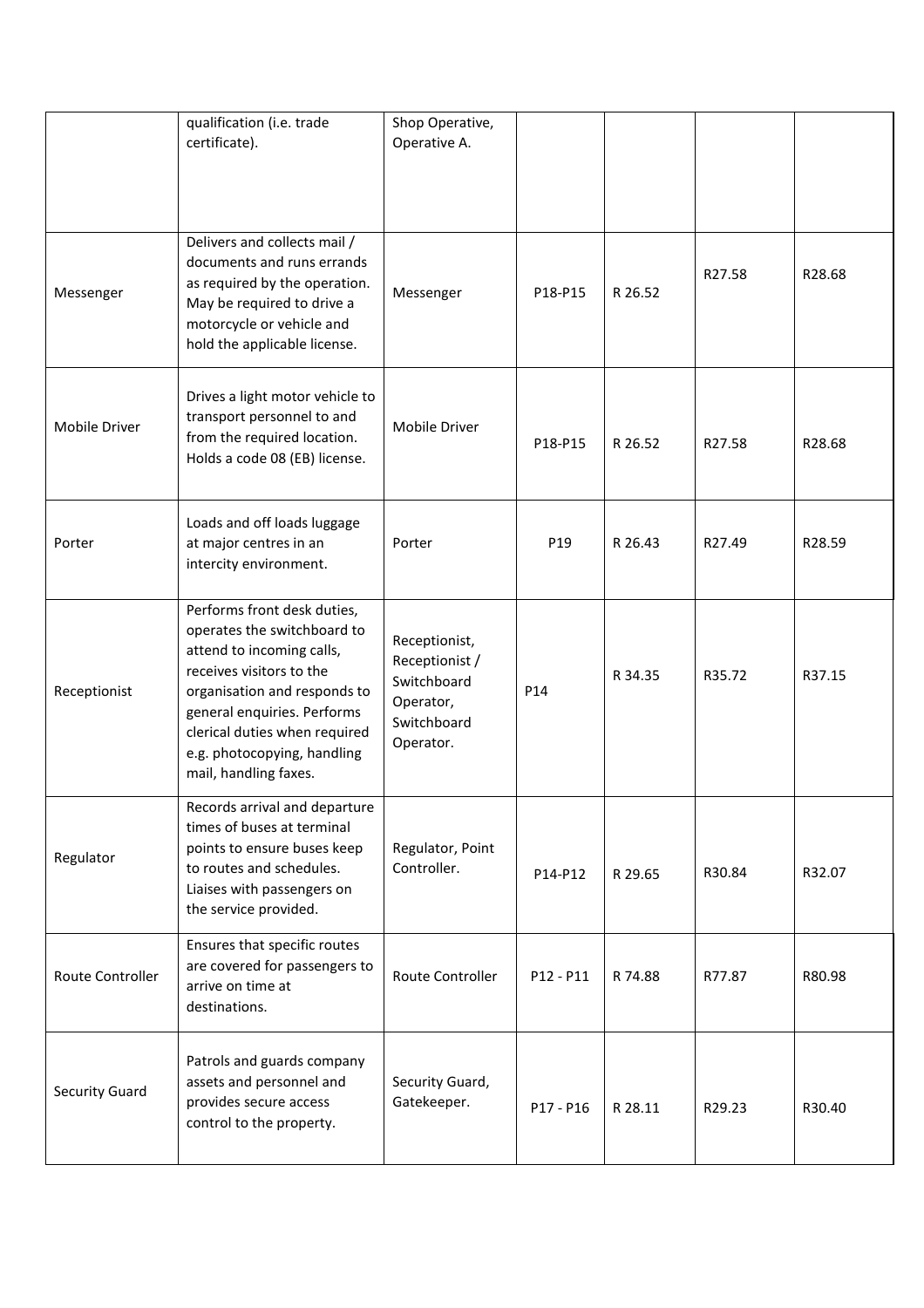| Senior Cashier        | Supervises Cashiers in the<br>receipt and banking of cash<br>received. Tasks include<br>reconciling cash to ticket<br>sales, liaising with customers,<br>controlling safes, ensuring<br>the smooth running of<br>equipment at depots and<br>conducting periodic depot<br>spot checks.                                                     | Senior Cashier,<br>Chief Cashier,<br>Senior Cashier<br>T/Seller | P13-P12 | R 40.70 | R42.33 | R44.02 |
|-----------------------|-------------------------------------------------------------------------------------------------------------------------------------------------------------------------------------------------------------------------------------------------------------------------------------------------------------------------------------------|-----------------------------------------------------------------|---------|---------|--------|--------|
| Senior Inspector      | Supervisors a team of<br>inspectors, works according<br>to a pre-determined schedule<br>and performs adhoc<br>investigations. Liaises with<br>passengers and driver<br>conductors. Carries out a<br>census.                                                                                                                               | Senior Inspector                                                | P12-P11 | R46.83  | R48.70 | R50.65 |
| Senior Regulator      | Supervises operational duties<br>of Regulators, maintains an<br>effective passenger<br>information system and<br>monitors passengers at<br>platforms.                                                                                                                                                                                     | Senior Regulator,<br>Senior Point<br>Controller.                | P12-P13 | R 40.70 | R42.33 | R44.02 |
| <b>Shunter Driver</b> | Moves buses on company<br>premises and between<br>sections for maintenance<br>activities. Road test buses as<br>and when required by<br>Artisans and workshop<br>supervisors. Parks buses in<br>stipulated areas. Drives buses<br>through bus wash machines.<br>Drives vehicles onto and off<br>pits. Requires the applicable<br>license. | Shunter Driver,<br>Shunter Driver-<br>Maintenance.              | P16-P15 | R 28.11 | R29.23 | R30.40 |
| <b>Stores Driver</b>  | Performs driving duties for<br>stores e.g. collection of parts<br>and other store items.<br>Requires the applicable<br>license.                                                                                                                                                                                                           | <b>Stores Driver</b>                                            | P15     | R 26.52 | R27.58 | R28.68 |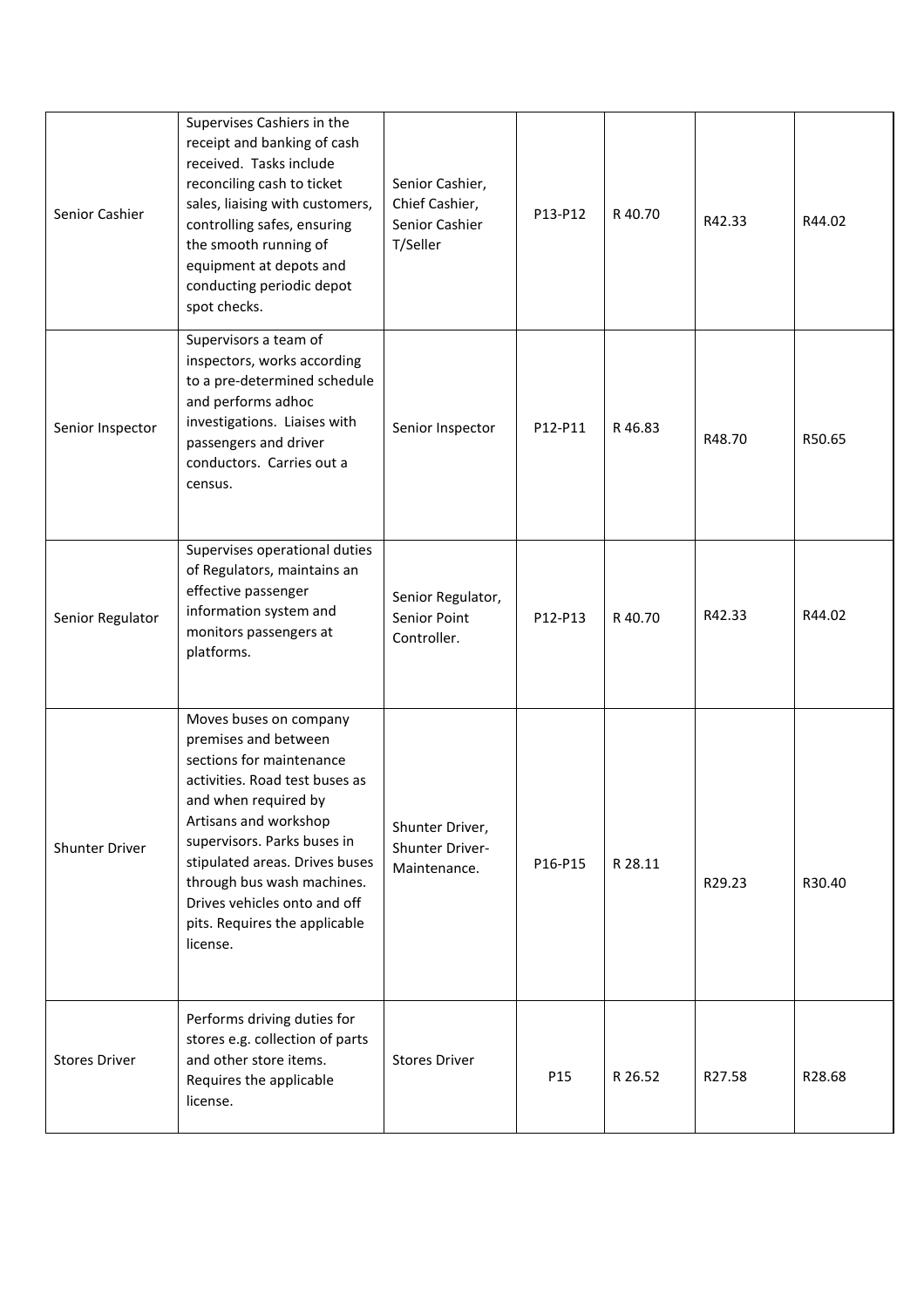| Storeman                  | Establishes and maintains<br>minimum and maximum<br>stock levels, controls and<br>checks the delivery of stock,<br>issuing of parts and spares,<br>keeps stock cards up to date,<br>receives and books out<br>spares, performs stock take,<br>conducts spot checks on<br>stocks, etc.              | Storeman,<br>Storeman Buyer,<br>Storeman /<br>Counterhand. | $P15 - P12$ | R 34.35 | R35.72 | R37.15 |
|---------------------------|----------------------------------------------------------------------------------------------------------------------------------------------------------------------------------------------------------------------------------------------------------------------------------------------------|------------------------------------------------------------|-------------|---------|--------|--------|
| <b>Stores Assistant</b>   | Assists the Storeman with the<br>issuing and receiving of parts<br>in the store, physically moves<br>stock (packing, unpacking)<br>and drives a forklift to load<br>and unload spares from<br>delivery vehicles. Requires<br>the applicable licence.                                               | <b>Stores Assistant</b>                                    | P16-P14     | R 32.92 | R34.24 | R35.61 |
| Tea Person                | Make tea and coffee and<br>wash dishes                                                                                                                                                                                                                                                             | Tea Person                                                 | P18         | R 26.43 | R27.49 | R28.59 |
| <b>Technical Driver</b>   | Performs driving duties for<br>the Technical Department<br>inclusive of shunting vehicles<br>from the wash bay to check<br>pits and to the workshop,<br>fuelling of vehicles, taking<br>vehicles for COF and towing<br>busses in for repairs. Requires<br>the applicable licence.                  | <b>Technical Driver</b>                                    | P15         | R 26.52 | R27.58 | R28.68 |
| <b>Terrain Controller</b> | Supervises the dispensing of<br>diesel, oil and water.<br>Supervises, shunting, parking<br>and despatching of buses.<br>Supervises the cleaning and<br>washing of the exterior and<br>interior of buses. Supervises<br>the cleaning of the yard,<br>offices, buildings, equipment<br>and premises. | Terrain<br>Controller, Yard<br>Supervisor.                 | P13 - P12   | R 52.52 | R54.62 | R56.80 |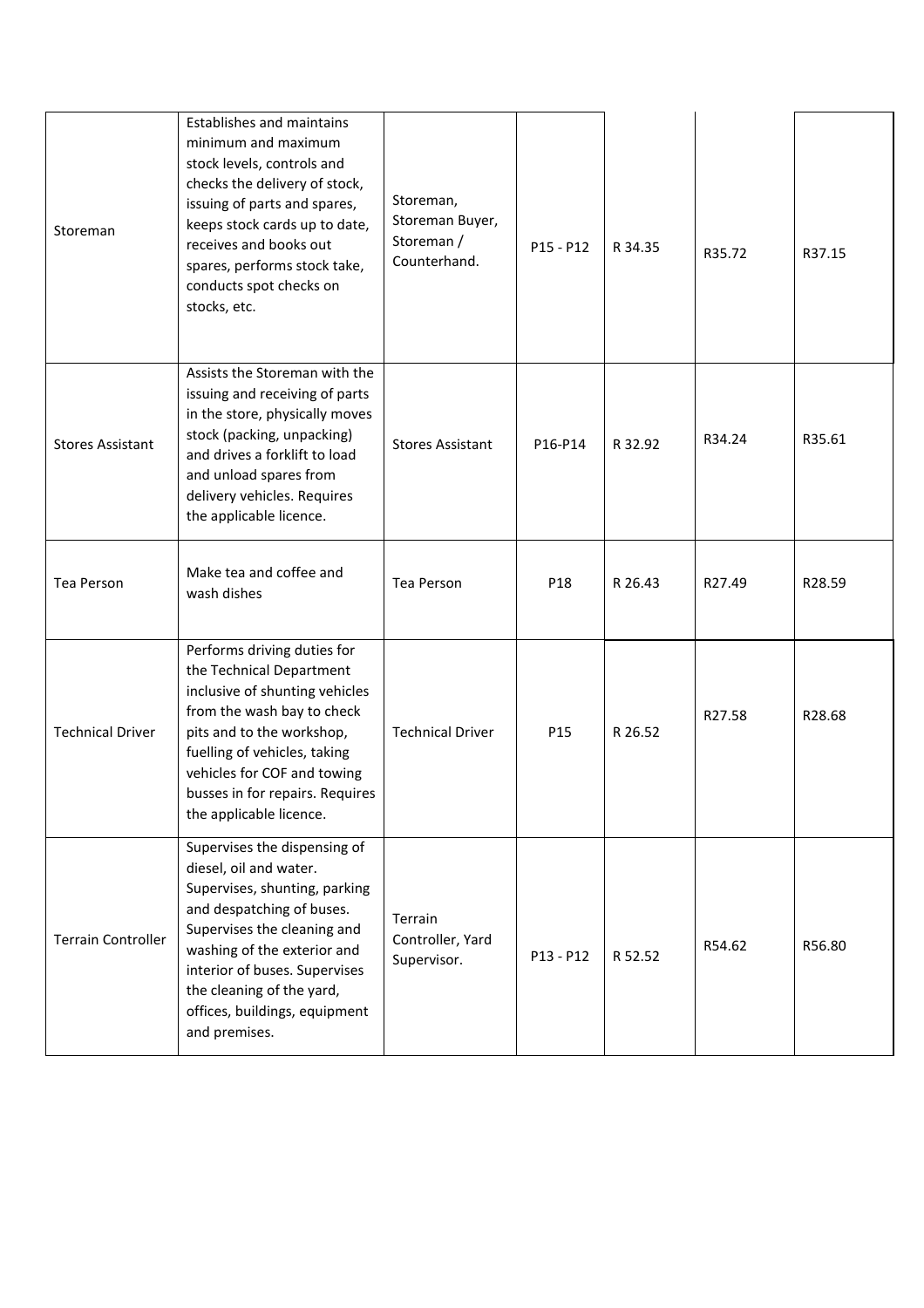| Ticket Admin<br>Clerk    | Performs cashier and ticket<br>selling duties, inclusive of<br>selling trips and tags to<br>passengers and the<br>maintenance of stock.<br>Handles cash, cashes up<br>drivers' modules, drivers'<br>tickets and standby waybills,<br>pays in at a Cashier, cashes<br>up daily sales. Is responsible<br>for the banking of money,<br>assisting customers with<br>complaints, checking that<br>ETM's are working and<br>reporting defaults, requesting<br>stock, stationery and float,<br>and rotating between depots. | <b>Ticket Admin</b><br>Clerk, Ticket<br>Office Clerk,<br><b>Admin Clerks</b><br>(Tickets). | P14-P13 | R 35.88 | R37.32 | R38.81 |
|--------------------------|----------------------------------------------------------------------------------------------------------------------------------------------------------------------------------------------------------------------------------------------------------------------------------------------------------------------------------------------------------------------------------------------------------------------------------------------------------------------------------------------------------------------|--------------------------------------------------------------------------------------------|---------|---------|--------|--------|
| <b>Ticket Seller</b>     | Sells tickets to passengers<br>from a mobile vehicle or at a<br>point identified by the<br>company. May require the<br>applicable license.                                                                                                                                                                                                                                                                                                                                                                           | Ticket Seller, Pre<br>Seller, Season<br>Ticket Seller.                                     | P14-P12 | R 35.88 | R37.32 | R38.81 |
| <b>Transport Officer</b> | Signs Bus Drivers/ Driver<br>Conductors On & Off. Reports<br>any incidents that have a<br>negative effect on the<br>smooth running of the<br>operation in the occurrence<br>book. Analyses the AM and<br>PM Operation.                                                                                                                                                                                                                                                                                               | <b>Transport Officer</b>                                                                   | P11     | R 40.70 | R42.33 | R44.02 |
| Typist                   | Types documents and<br>performs clerical duties for a<br>department, e.g. Operations.                                                                                                                                                                                                                                                                                                                                                                                                                                | Typist, Typist<br>Clerk.                                                                   | P15-P13 | R 35.88 | R37.32 | R38.81 |
| Tyre Attendant           | Removes and replaces tyres<br>on vehicles. Checks tyres for<br>defects, damage and<br>pressures. Removes and<br>inspects rims for damage and<br>replaces rims.                                                                                                                                                                                                                                                                                                                                                       | Tyre Attendant,<br>Tyre Operator.                                                          | P17-P14 | R 26.43 | R27.49 | R28.59 |
| <b>Tyre Controller</b>   | Supervises tyre attendants<br>and ensures optimal work<br>output.                                                                                                                                                                                                                                                                                                                                                                                                                                                    | <b>Tyre Supervisor</b>                                                                     | P13     | R 52.52 | R54.62 | R56.80 |